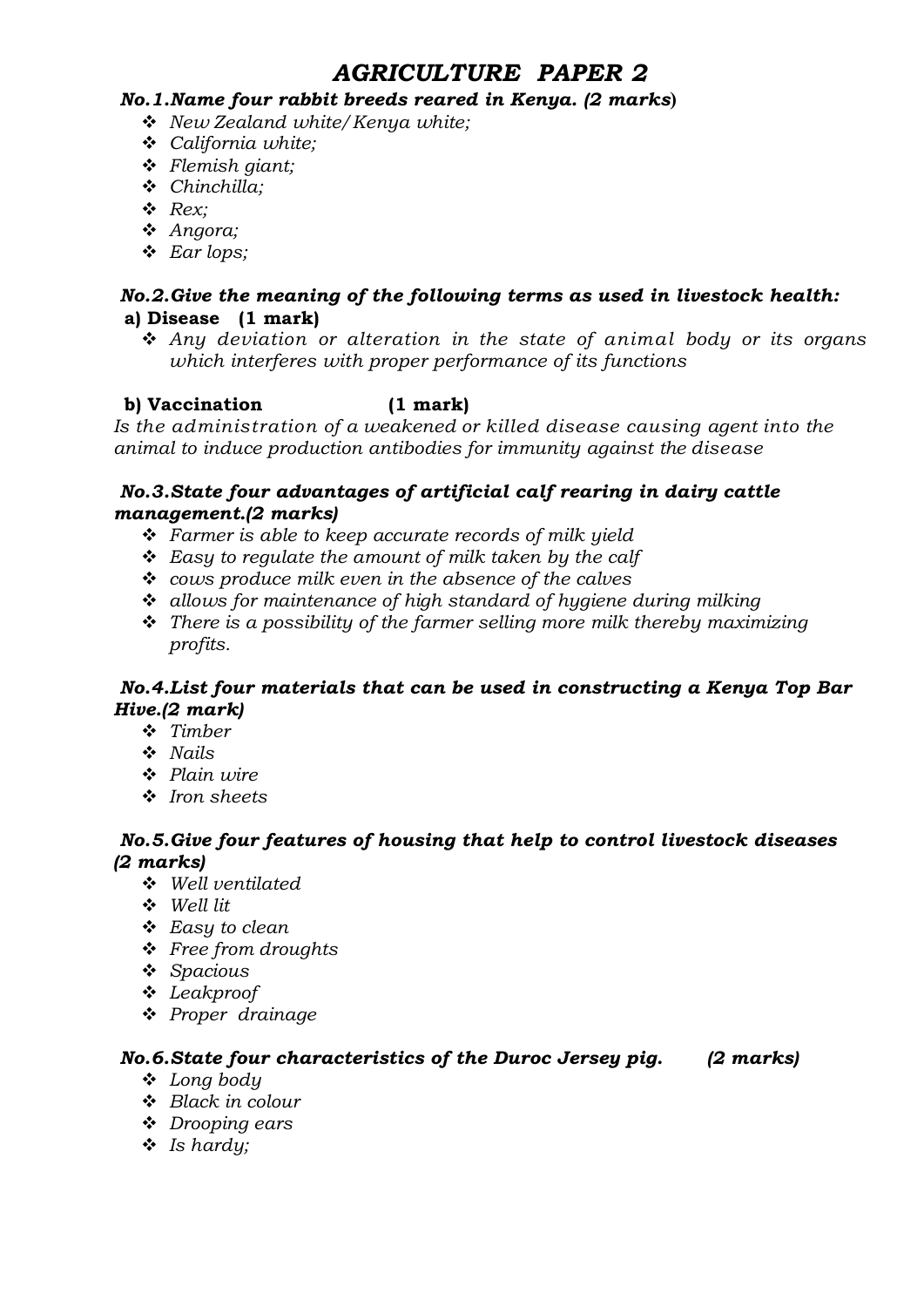# No.7.Give four characteristics of a good site for a fish pond. (2 marks)

- $\cdot$  Topography/slope of land should be gentle sloping.
- \* Reliable water source.
- $\triangleleft$  Area with cracks/anthills should be avoided.
- Soil type/site should be free of gravel/stone/sand/preferably clay soil.
- $\div$  Secure from predators and thieves.
- $\cdot \cdot$  The site should be accessible.

# No.8.Name four systems of a tractor engine. (2 marks)

- $\div$  Fuel systems, 1
- $\triangle$  Lubrication system.
- $\div$  Electrical system.
- $\div$  Ignition system,
- ◆ Cooling system,
- $\div$  Hydraulic system
- **❖** Power transmission system

# No.9.What is dry cow therapy? (1 mark)

 $\hat{\mathbf{v}}$  The application of antibiotics into the teat canals of the cow's udder after drying off the cow to prevent mastitis/bacteria infection.

#### No.10. Give two reasons for steaming up in dairy cattle management. (2 marks)

- $\div$  Ensures birth of a healthy calf
- \* Provides nutrients for maximum foetal growth
- $\div$  Build up energy for parturition
- $\cdot$  Increases and maintains high milk yield after birth/stimulates development of alveoli
- $\div$  Promotes good health of the cow / mother
- $\triangleleft$  Accustoms the cow to concentrate feeding

# No.11.State four maintenance practices for a disc plough. (2 marks)

- $\div$  Cleaning after use
- $\triangle$  Painting the frame
- $\div$  Greasing the moving parts.
- $\triangleleft$  Repair/replace broken/worn out parts.
- $\div$  Metal parts on long storage.
- v Proper storage

# No.12. List four preventive measures for livestock diseases. (2 marks)

- $\bullet$  Vaccination
- ❖ Proper feeding
- $\triangleleft$  Quarantine imnposition
- $\triangleleft$  Use of prophylactic drugs e.g. coccidiostaf
- $\div$  Proper hygiene/ use of antiseptic/disinfectants
- $\cdot$  Treatment of sick animals; all aspects eq deworming. drenching
- $\cdot$  Isolation of sick animals
- ❖ Proper selection and breeding
- v Control of vectors
- $\div$  Slaughtering sick animals / culling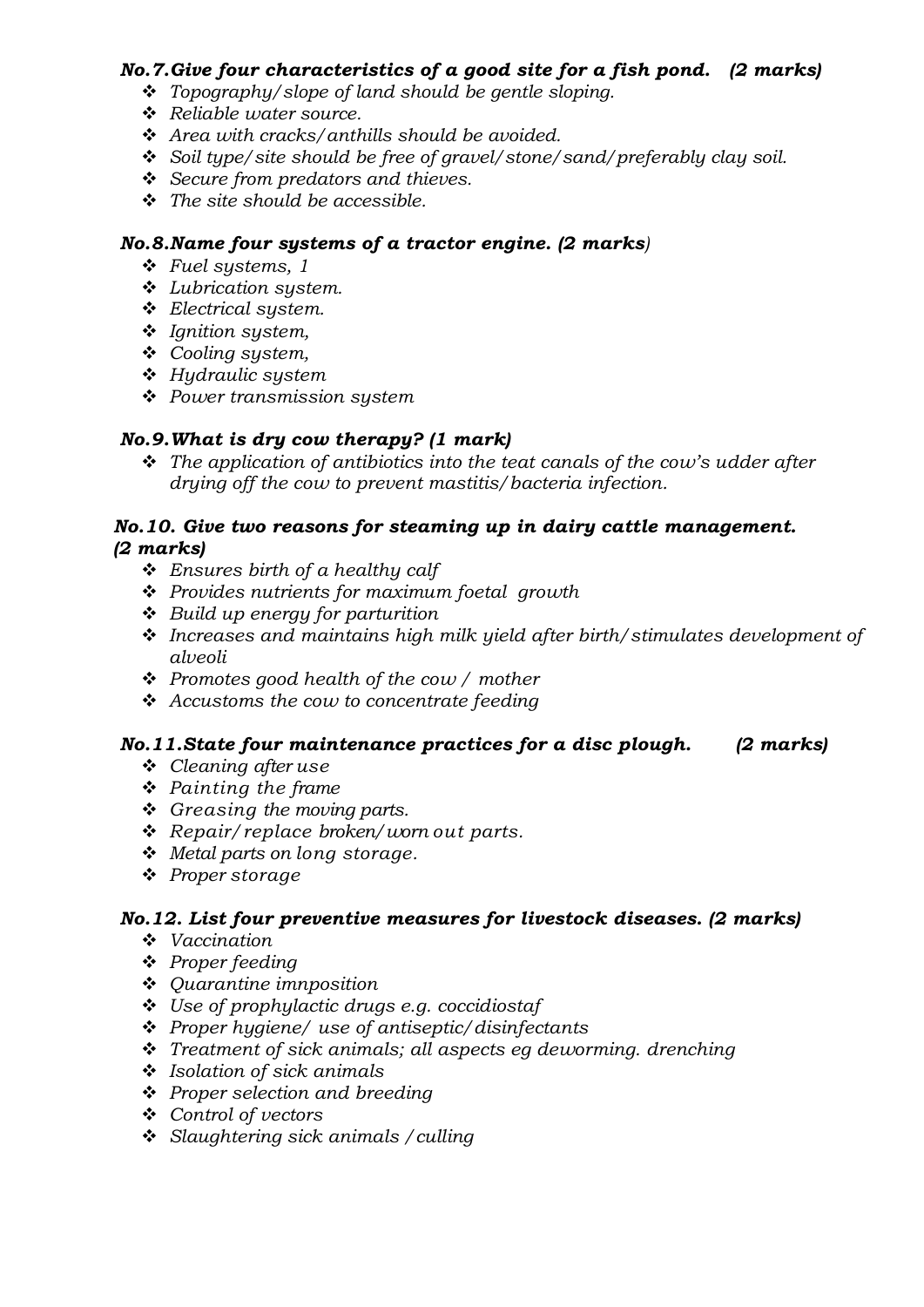# No.13.Give two reasons for using litter in a poultry house. (1 mark)

- $\div$  To keep the house warm.
- $\div$  To absorb moisture from poultry droppings.
- $\triangle$  Keeps birds busy scratching, thus reducing cannibalism.

# No.14.State four disadvantages of fold system in poultry rearing (2marks)

- $\div$  Few birds per unit area.
- $\triangleleft$  Laborious in moving the folds.
- $\div$  Difficult to keep individual bird production records.
- $\triangleleft$  Produces dirty eggs.
- $\div$  Fold breaks easily due to constant movement.

#### No.15.State four practices that come immediately after complete milking in a milking shed (2 marks)

- $\div$  Teat dipping to control mastitis
- $\div$  Weigh and record milk yield
- v Sieve/strain/filter milk
- $\triangle$  Application of milking jelly on teats
- $\div$  Store milk in a cool place
- $\triangleleft$  Clean the milk shed
- $\triangle$  Release the animal
- $\div$  Clean the milk equipment

# No.16.List four tools that are used when laying concrete blocks during construction of a wall. (2 marks)

- $\div$  Plumb bob/plumb line
- v Mason's trowel
- $\div$  Spirit level/pipe level
- v Wood float/steel float
- $\triangleleft$  Masons square
- $\div$  String/masons line/line

# No.17 Below is a diagram illustrating an instrument used in cattle breeding.



#### (a) Identify the instrument (1 mark)

 $\triangle$  Artificial vagina

# (b) State the role of the instrument in cattle breeding. (1 mark)

 $\div$  Collection of semen from bulls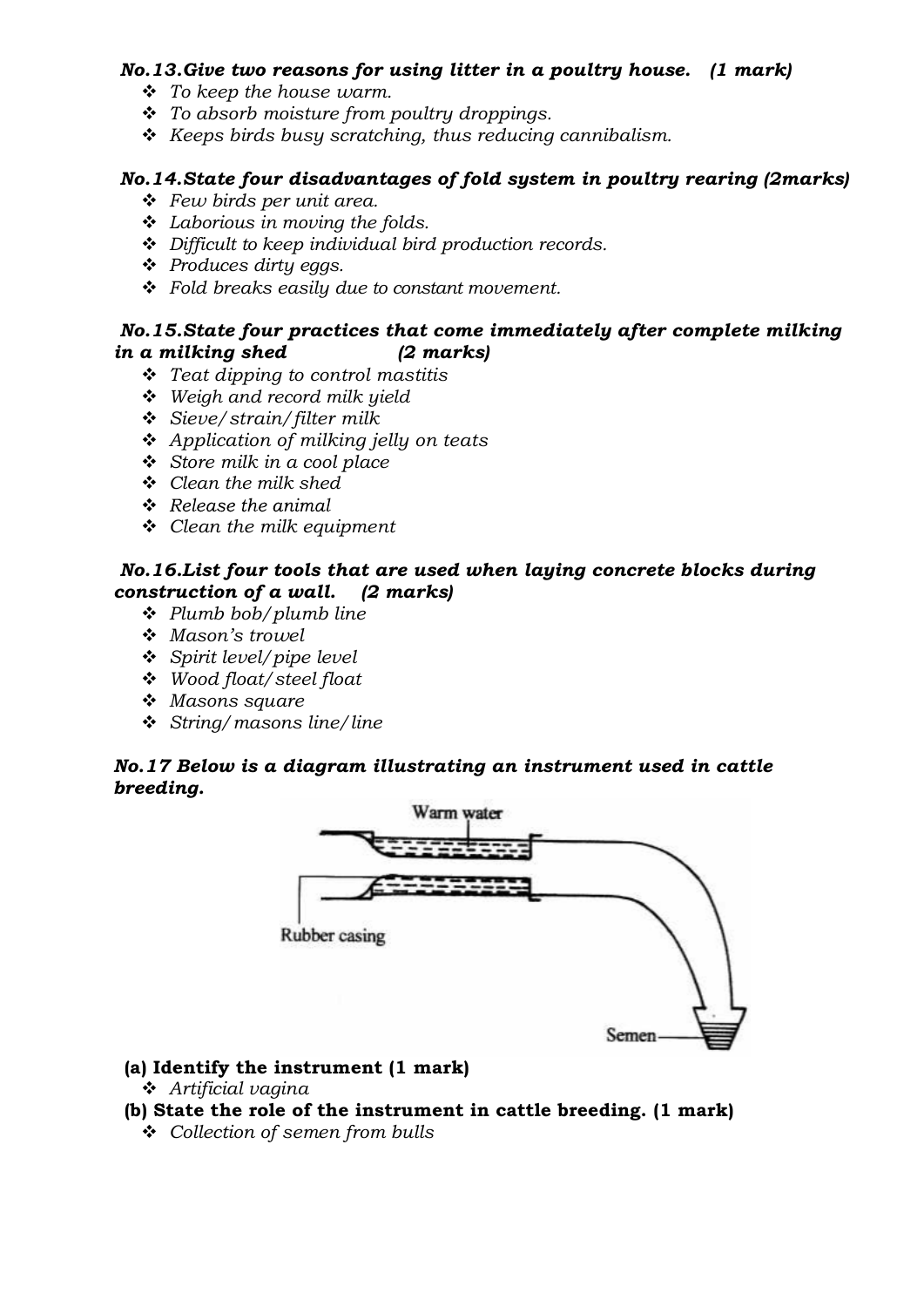#### (c) When would it be appropriate to serve a cow after the onset of heat? (1 mark)

 $\div$  Between 12-18 hours/ at standing heat

# (d) Apart from the method in which the above instrument is used, name two other methods of serving a cow. (2 marks)

- $\cdot$  Natural mating
- v Embryo transplant;

No.18.The diagram below is an illustration of an egg. Study it carefully and answer the questions that follow.



# a)Name the parts labeled B,C,D and F

| $\div$ <b>B</b> -Inner shell membrane | - ½ Mark   |
|---------------------------------------|------------|
| $\div$ <b>C</b> -outer shell membrane | $-$ ½ Mark |
| $\bullet$ <b>D</b> -Albumen/egg white | - ½ Mark   |
| $\mathbf{\hat{F}}$ - Chalaza          | $-$ ½ Mark |

#### (b)State two qualities of the part labeled A that should be considered when selecting eggs for incubation. (1 mark)

- v Texture/ smoothness of the shell
- $\triangle$  Absence of cracks on the shell
- $\div$  Cleanliness/absence of the shell
- $\div$  Cleanliness/absence of blood stains
- $\triangleleft$  Oval in shape.

# (c)What is the function of the part labeled E in a fertilized egg? (1 mark)

 $\div$  Provides nutrients for the developing embryo/chick.

#### No.19 .The photograph below illustrates a method of identification labeled X in cattle.

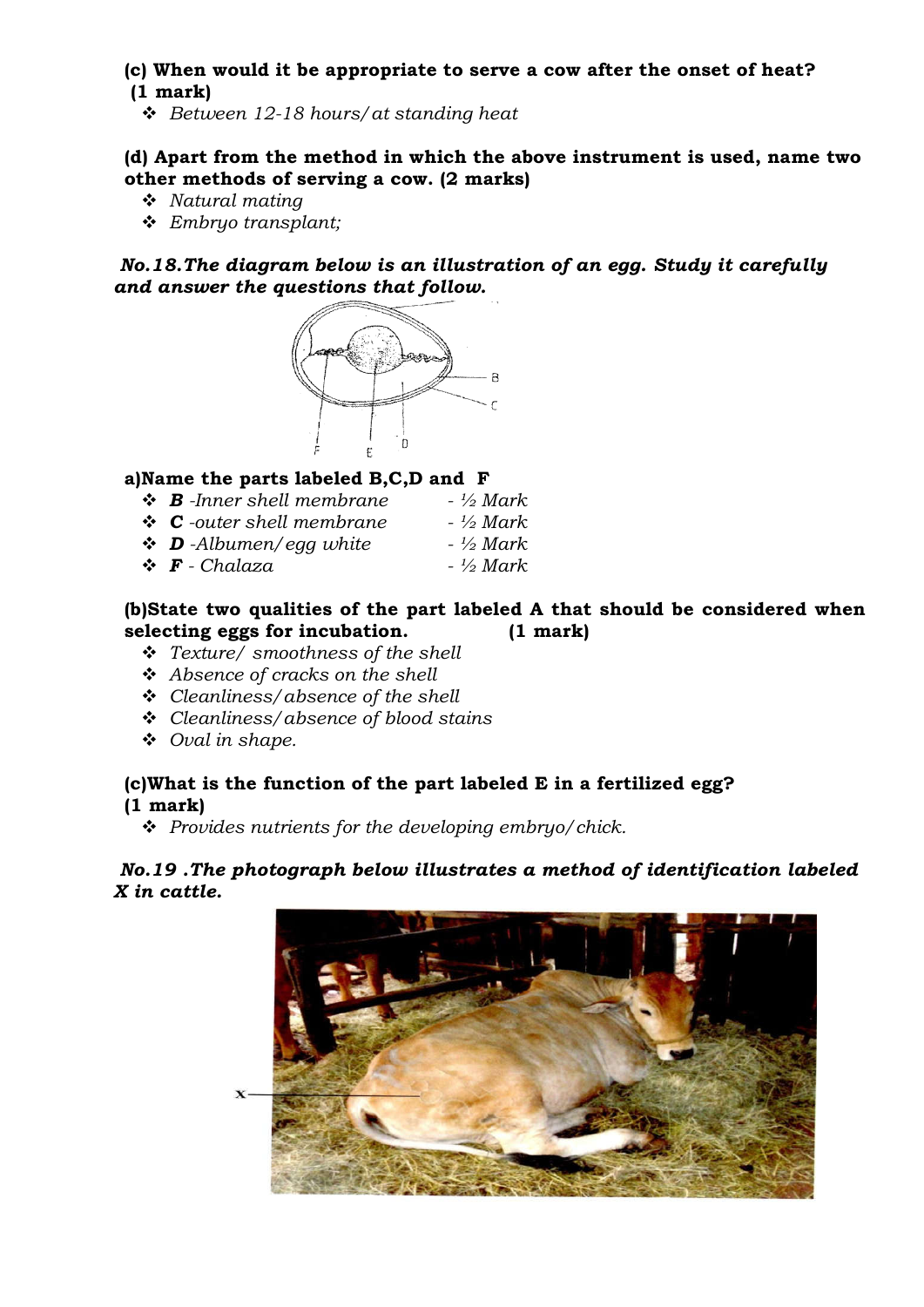# a) Name the identification method (1 mark)

 $\triangleleft$  Branding

# b) Explain three disadvantages of the identification method. (3 marks)

- $\triangleleft$  Reduces quality of hides/skins/because the heat damages the skin/hide
- $\div$  Causes the animal a lot of pain because it uses heat
- $\triangleleft$  Causes wounds which can result in infections

No.20 .Below is a diagram illustrating a farm implement. Study it and answer the questions that follow.



# a) Identify the implement illustrated above

 $\triangleleft$  A Ridger/mould board ridger.

#### b) State the use of the:

i) Implement on the farm

 $\div$  To make ridges/furrows

#### ii) Part of the implement labelled j

- $\cdot$  used to attach the implement to a tractor.
- $\triangleleft$  Adjusting the depth of operation.

# No.21.Below is a diagram of a knapsack sprayer. Study it carefully and answer the questions that follow



# (a)Name the parts labeled N, P, Q and R. (2 marks)

- $\mathbf{\hat{v}}$  N Tank
- $\div$  P Delivery note rej. hose pipe/hose alone
- $\triangleleft$  Q trigger
- $\mathbf{\hat{R}}$  Lance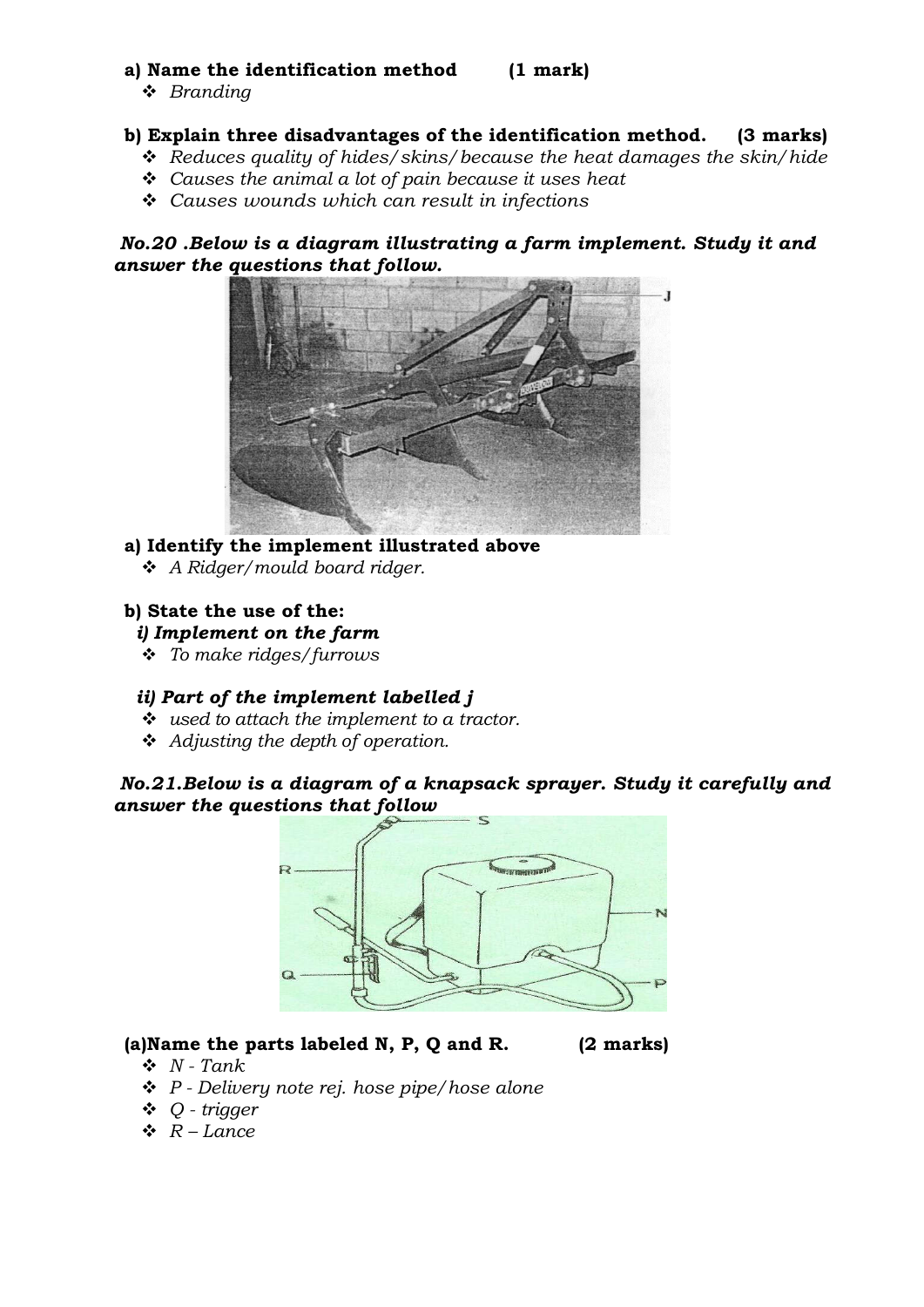# (b) State one function of the part labelled S (1 mark)

 $\div$  Breaks the liquid chemical into desired size of droplets/spray form/fume droplets/jets

# No.22(a).(i)Describe short-term tractor servicing. (10 marks)

- $\hat{\mathbf{v}}$  The engine should be checked daily by use of dip stick and oil level maintained;
- $\hat{\mathbf{v}}$  The fuel level should be checked at the start of everyday's work and added if necessary;
- $\div$  Water level in the radiator should be inspected and if low topped up;
- $\hat{\mathbf{v}}$  The level of electrolyte should be checked daily and topped up with distilled water if low
- $\cdot \cdot$  The nuts and bolts should be tightened every day;
- $\div$  Grease should be applied regularly to the moving parts;
- $\triangleleft$  Large sediments from the sediment bowl should be removed;
- $\div$  Tyre pressure should be checked every morning before the day's work and
- $\triangleleft$  adjusted accordingly;
- $\hat{v}$  The fan-belt tension should be checked to ensure that it deflects between  $\circ$  cm - 2.5 cm when pushed;
- $\hat{\mathbf{v}}$  The brake shaft bearing should be greased and break fluid level maintained;
- $\div$  Lost bolts and nuts are replaced.

#### (ii) Explain the maintenance practices that should be carried out on an oxcart.(5 marks)

- $\div$  Moving parts should be oiled/ greased regularly to reduce friction (tear and wear);
- $\hat{\mathbf{v}}$  The yoke should be properly maintained eg. repair when worn out, replaced if not repairable, properly padded;
- $\mathbf{\hat{y}}$  Tyre pressure should be checked daily before the start of work;
- $\div$  Broken trailer bodies should be repaired;
- $\triangleleft$  Loose nuts and bolts should be tightened:
- $\triangleleft$  Paint it if to be stored for long to avoid rusting;
- v Clean after use;
- v Store under shed;
- $\triangleleft$  Replace lost nuts and bolts;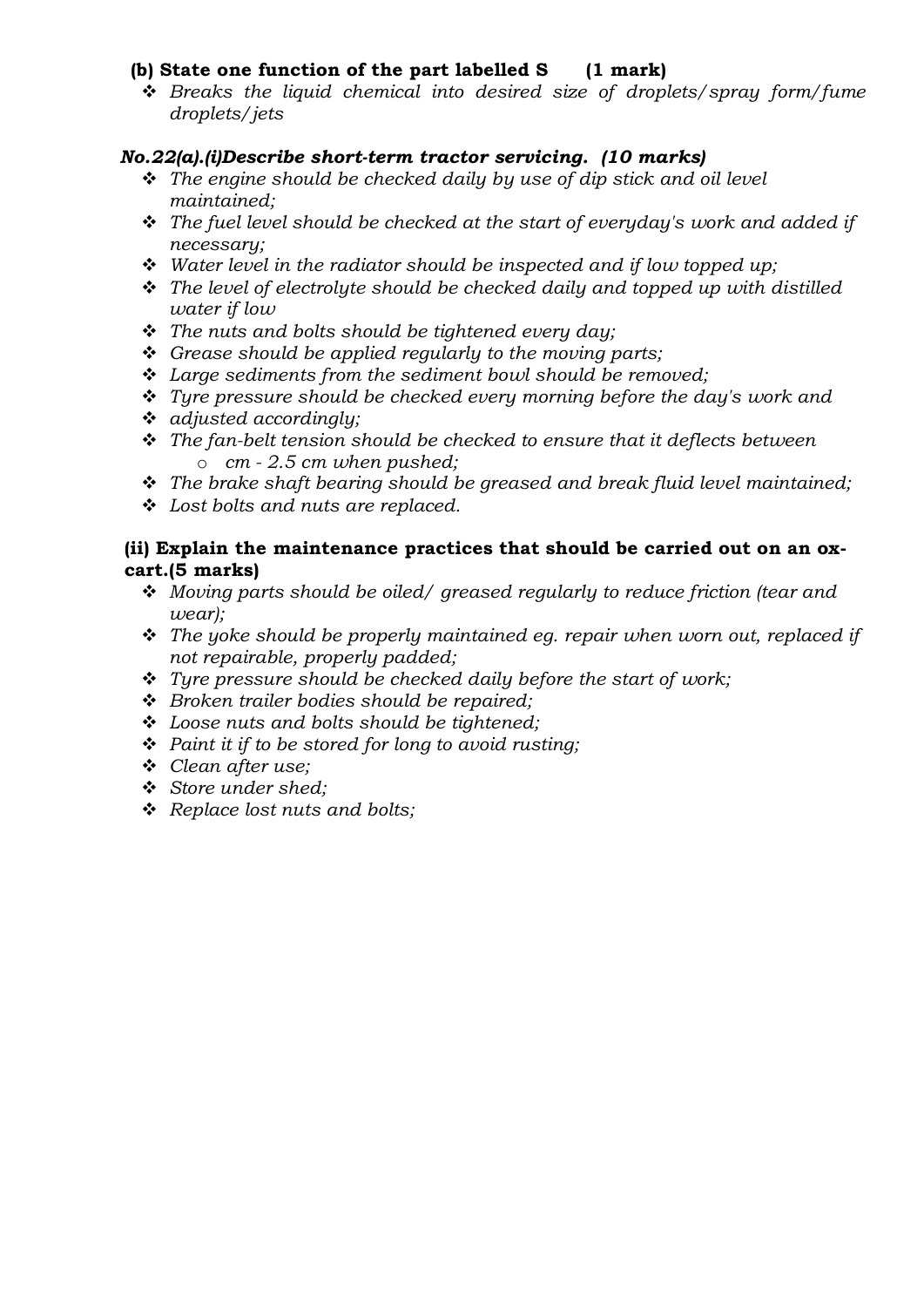# No.22b.State five indicators that can be observed on a goat to confirm sickness. (5 marks)

- $\triangleleft$  By checking the appetite and feeding if low or excessive it indicates that the goat is sick
- $\triangleleft$  Defaecation inconsistency in texture, colour, smell, frequency and posture, presence of arasite segments, egg, larvae or blood
- $\div$  Urination irregular posture, colour and and frequency;
- $\div$  Change in temperature above or below the normal range;
- $\triangleq$  Respiratory rate irregular respiration shown by non-rhythmic inspiration and expiration indicates ill health.
- $\triangle$  Pulse rate Abnormal pulse rate under normal physiological status indicates ill- health.
- $\cdot \cdot$  Production level Loss of weight, emaciation and reduced production rate. Abnormal discharges
- $\div$  Posture while standing or lying.
- $\triangleleft$  Behaviour eg. abnormal sound, aggression, excitement.
- $\triangle$  Appearance eq. dullness, restlessness, pot belly, bloated.
- $\bullet$  Movement eq. gait, eq. standing or limping when walking.
- v Mucuors membranes (abnormal) eg. bright red colour, yellowish, blueish depending on disease.
- $\hat{\mathbf{v}}$  Skin/animal coat (abnormal) starring hair, coat, sores/wounds on skin.

# No.23a.Describe the uses of fences on the farm. (10 marks)

- $\bullet$  Mark boundaries.
- $\div$  Help to avoid boundary disputes
- $\triangleleft$  Keep off wild animals and intruders from outside the farm.
- $\triangleleft$  Enable the fanner to practice mixed farming.
- $\div$  Facilitates rotational grazing
- $\div$  Controls movement of animals and people preventing formation of unnecessary paths in the farm.
- $\ddot{\bullet}$  Control the spread of parasites and diseases by keeping off wild and stray animals the farm.
- $\div$  Help the farmer to isolate or confine animals requiring special attention.
- $\triangle$  Enable the farmer to control breeding by rearing different animals in different paddocks.
- $\div$  Hedges act as windbreakers.
- $\triangleleft$  Adds beauty to the farm,
- $\triangleleft$  Add value
- $\div$  For privacy

# No.23b Give five harmful effects of liver flukes in sheep rearing. (5 marks)

- $\triangle$  Digestive upsets due to blocking of bile duct.
- $\div$  Emaciation/recumbency leading to death
- $\triangle$  Anaemia due to destruction-of-liver tissues
- $\div$  Swollen lower jaw/Oedema in the jaws.
- $\bullet$  Swollen abdomen.
- v Destruction of liver tissues /haemorrhage

# No.23c.Explain the factors considered when culling livestock. (5 marks)

- v Poor health;
- $\triangleleft$  Old age;
- $\triangleleft$  Physical deformities;